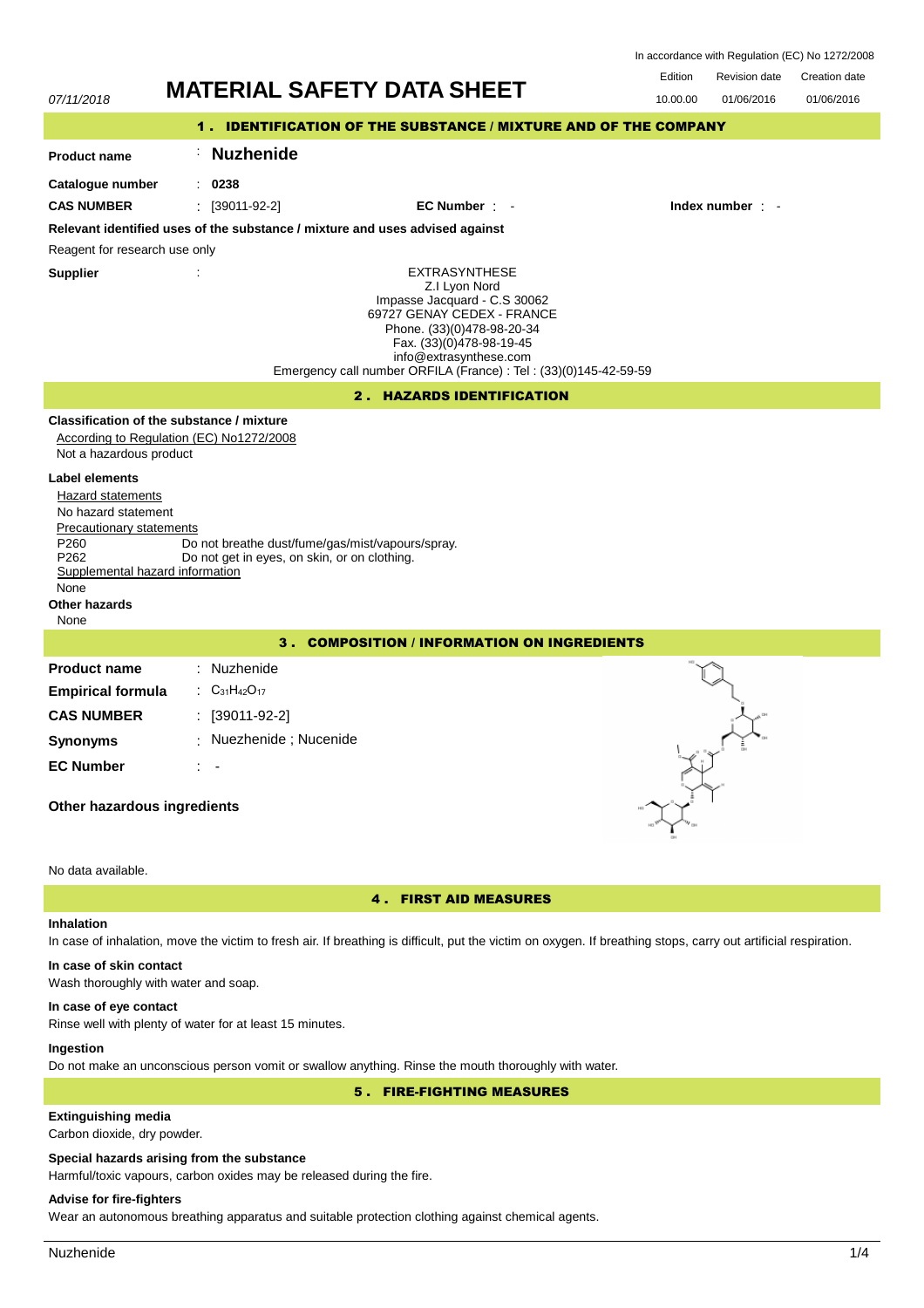#### 6 . ACCIDENTAL RELEASE MEASURES

#### **Personal precautions**

Use personal protective equipment. Evacuate the personnel from the contaminated zone. Ensure adequate ventilation.

### **Environnemental precautions**

Keeping away from drains, surface and ground waters.

#### **Methods and materials for containment and cleaning up**

Clean up without creating dust and place in adapted and sealed containers for elimination. Wash the contaminated aera with water and soap. Confine washing water and dispose of it complying with the local regulations. After cleaning, quickly eliminate traces of water with a product absorbing liquids (for example : sand, sawdust, universal binder, Kieselguhr).

## 7 . HANDLING AND STORAGE

### **Precautions for safe handling**

Avoid formation of dust. Avoid contact with skin and eyes. During handling, wear suitable personal protective equipment (see section 8). Follow the normal measures for preventive fire protection.

**Specific handling** No data available.

**Specific end use(s)**

# No data available

#### **Conditions for safe storage, including any incompatibilities**

Store in a cool well-ventilated place. Keep container tightly closed in a dry place away from light.

Store at <-15°C

### 8 . EXPOSURE CONTROL/PERSONAL PROTECTION

# **Respiratory protection**

Wear imperatively an appropriated mask/respirator, tested and approved by standards such as NIOSH (US) or CEN (EU).

#### **Hand protection**

Handle with protective gloves. The selected gloves have to satisfy the specifications of EU Directive 89/686/EEC and the standard EN 374 derived from it.

### **Eye protection**

Wear safety glasses.

# **Skin protection**

Wear suitable protective clothing according to the quantity and the level of activity of the substance at the workplace.

| <b>9. PHYSICAL AND CHEMICAL PROPERTIES</b>            |                           |  |
|-------------------------------------------------------|---------------------------|--|
| Information on basic physical and chemical properties |                           |  |
| Physical state                                        | : Powder                  |  |
| Color                                                 | : White to beige coloured |  |
| Solubility in                                         | : No data available.      |  |
| Melting point                                         | : No data available.      |  |
| Initial boiling point                                 | : No data available.      |  |
| Flash point                                           | : No data available.      |  |
| рH                                                    | : No data available.      |  |
| Partition coefficient: n-octanol/water                | : No data available.      |  |
| Auto-ignition temperature                             | : No data available.      |  |
| Decomposition temperature                             | : No data available.      |  |
| Viscosity                                             | : No data available.      |  |
|                                                       |                           |  |

### **Other information**

No data available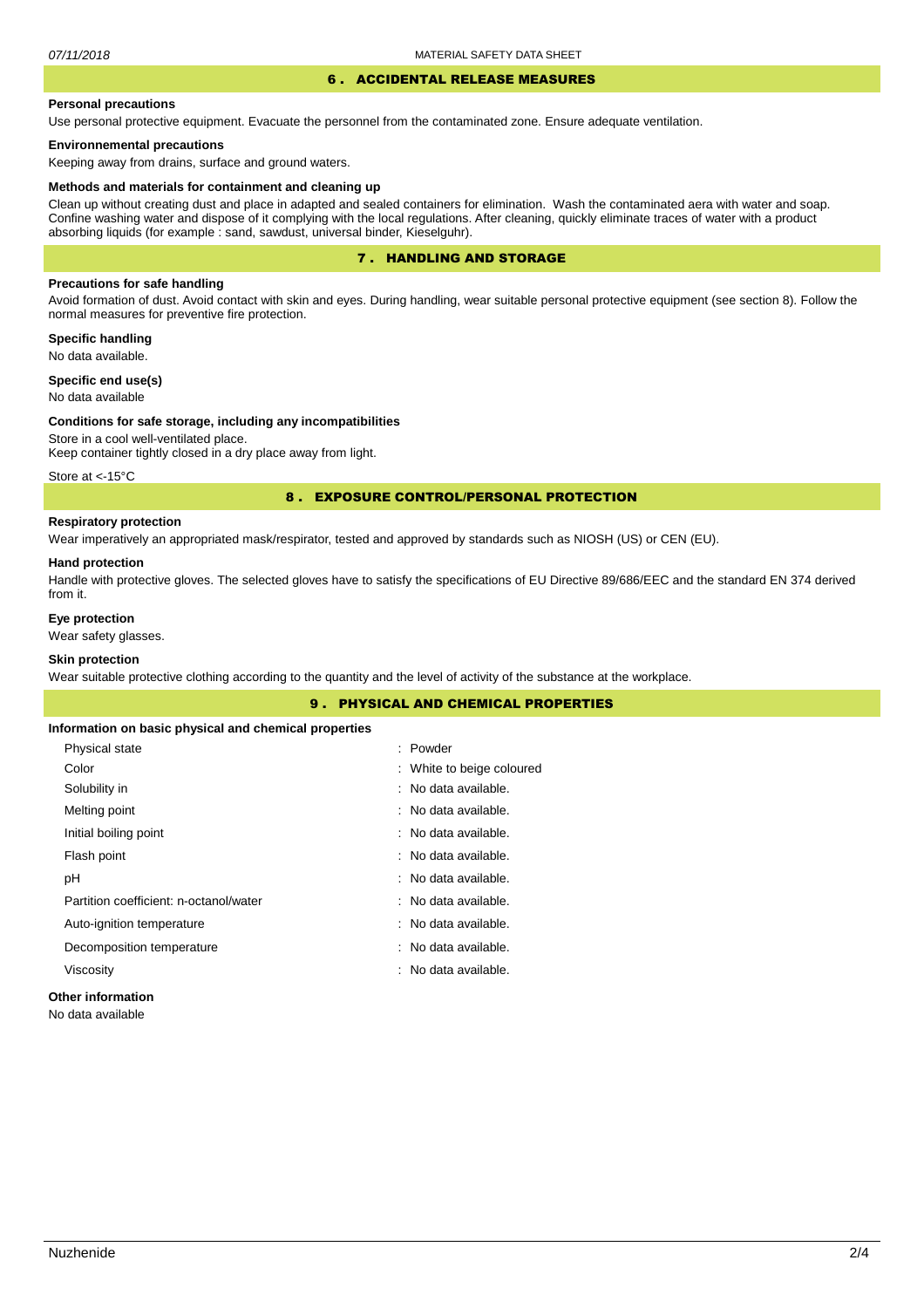## 10 . STABILITY AND REACTIVITY

# **Reactivity**

No data available.

# **Chemical stability**

Stable under recommanded storage conditions.

#### **Possibility of hazardous reactions**

No hazardous reactions during storage and handling complying with the instructions.

**Conditions to avoid**

No data available.

**Incompatible materials**

No data available.

### **Hazardous decomposition products**

No hazardous decomposition products if the instructions for handling and storage are respected. During high overheating of the substance or during a fire, hazardous decomposition products may be produced.

# 11 . TOXICOLOGICAL INFORMATION

### **Acute oral toxicity**

No data available.

# **Acute dermal toxicity**

No data available.

#### **Acute inhalation toxicity**

No data available.

### **Skin Corrosion**

No data available.

#### **Skin Irritation**

No data available.

### **Serious Eye Damage**

No data available.

# **Eye Irritation**

No data available.

### **Respiratory Sensitisation**

No data available.

#### **Skin Sensitisation**

No data available.

### **Germ Cell Mutagenicity**

No data available.

### **Carcinogenictiy**

No data available.

# **Reproductive Toxicity**

No data available.

### **Specific Target Organ Toxicity - Single Exposure**

No data available.

### **Specific Target Organ Toxicity - Repeated Exposure**

No data available.

#### **Aspiration Hazard**

No data available.